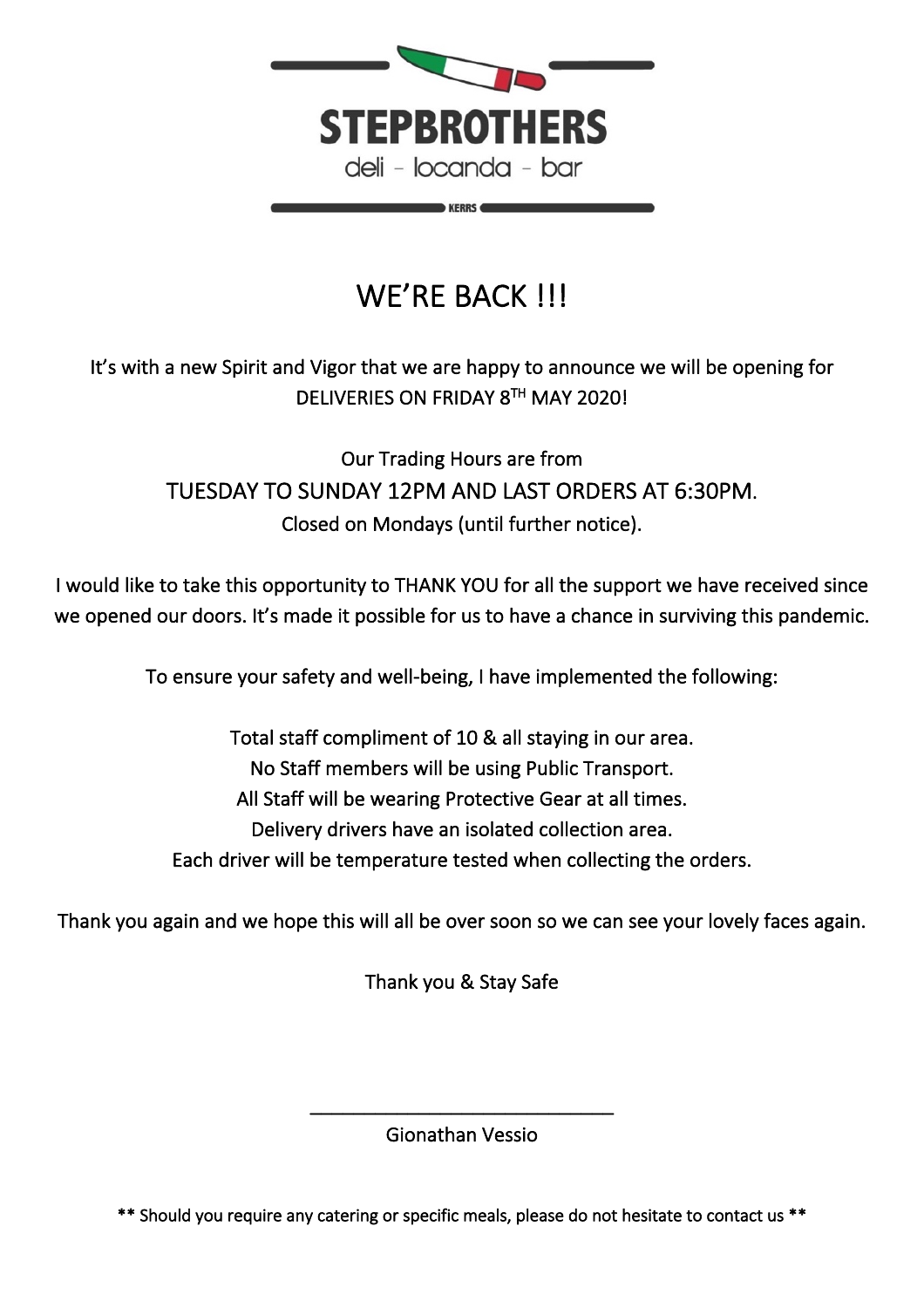

# PLEASE NOTE

This is a LIMITED MENU and will increase our offering the coming weeks. To Support our staff, Waiters will be delivering your orders to the following areas:

BANTRY BAY / FRESNAYE / CLIFTON with a fixed R30 Delivery Fee. Please Tip & Support Our Waiters!

NO SUBSTITUTIONS ON ANY MENU ITEMS – ALL MEATS ARE HALAAL

# CALL FOR DELIVERY 021 569 0153 or WHATSAPP - 063 416 9147 Open From 12PM. Last Orders at 6:30PM

**PIZZA**<br>Choice of Normal Base or Gluten Free Base + R20

#### THE JANG R 120 (V)

*Herb Focaccia Base,* Caramelized Onions, Danish Feta, Chilli, Garlic & Herbs Add:

*Mozzarella Cheese - R 35*

#### THE BELLO R 120 (V)

*Herb Focaccia Base (No Mozzarella),* Rocket, Cherry Tomatoes, Basil & Avo

Add:

*Mozzarella Cheese - R 35 Truffle Burrata Ball – R 80*

#### THE BELLA NAPOLI R 140 (V)

*Herb Focaccia Base with Cooked Sliced Tomatoes, Fior Di latte Mozzarella*  Extra Virgin Basil Olive Oil, Home Made Balsamic Reduction & Oregano.

#### MARGARITA R 90

Normal Base with Napolitana, Mozzarella Cheese and Herbs.

### EXTRAS

*Rocket / Caramelized Onions / Olives - R 20 Elgin Chicken / Lamb Sausage / Mushrooms / Salami - R 30 Anchovies / Avo / Danish Feta - R 35*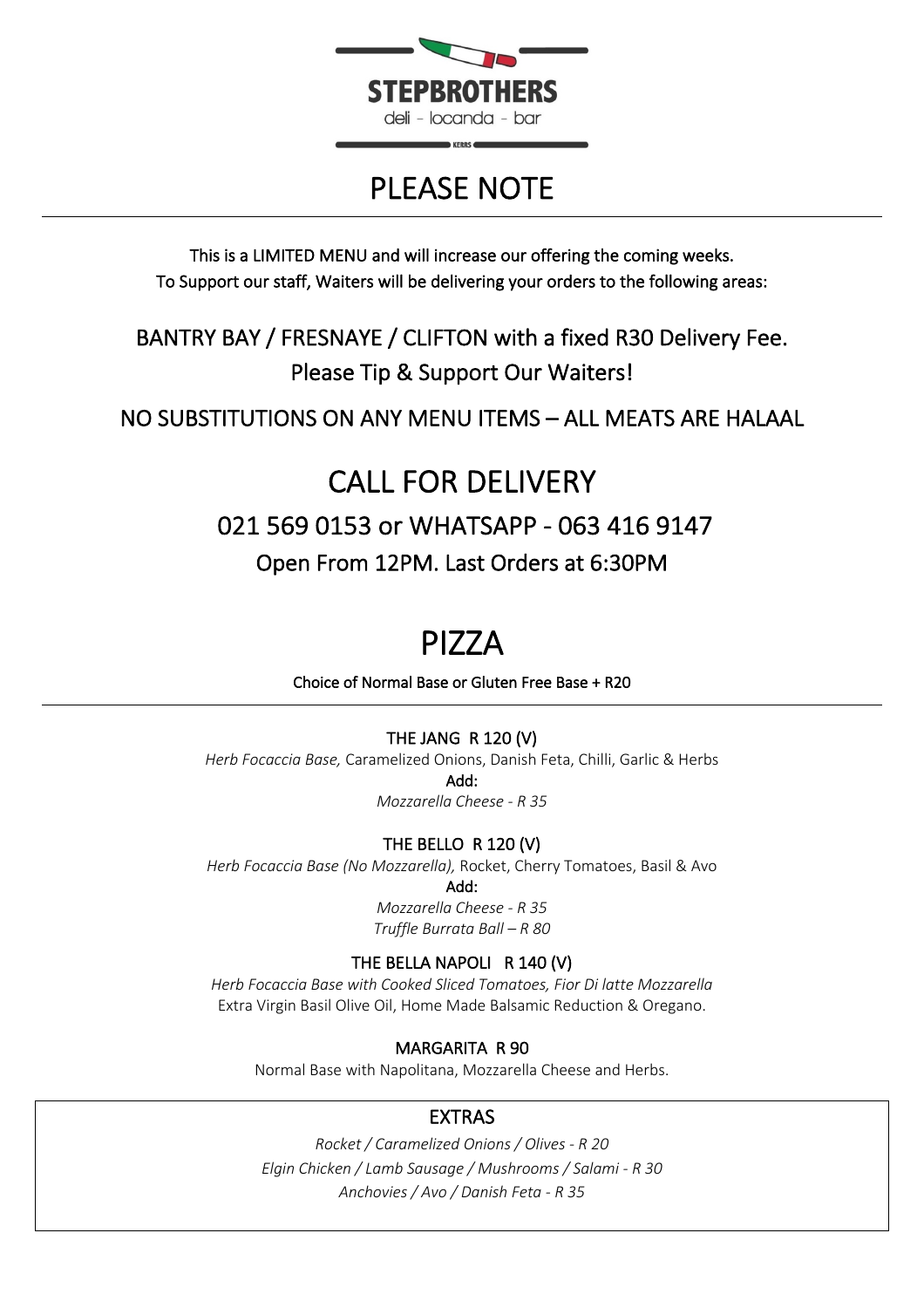

## PASTA

*Your Choice of Freshly made Tagliatelle, RUMMO Penne / Spaghetti or Gluten-Free Spaghetti / Penne + R20 (Made with Rice & Corn Flour)* 

#### PRAWN PASTA R 220

Deshelled Prawns, Cherry Tomatoes, Zucchini, Chilli, Garlic, Mascarpone

#### NONNA'S ROSETTE R 160

Pasta Sheet layered with Béchamel, Emmental, Turkey & Parmesan, Rolled & Baked till Crispy.

#### RICOTTA GNOCCHI R 140 (V)

Our Famous Ricotta Gnocchi, Served in a 3 Cheese Sauce.

#### CACCIATORE R 150

Lamb Sausage, Chorizo & Salami, Chilli, Garlic & Cherry Tomatoes in a Creamy Carbonara Sauce.

#### CHICKEN CACCIATORE R 140

Elgin Chicken, Chilli, Garlic & Cherry Tomatoes in a Creamy Carbonara Sauce.

#### MARK'S BALLS R 140

Home-Made Meat Balls Cooked in our SB Napolitana Sauce with Chili & Garlic.

#### TRUFFLE TAGLIATELLE R 190 (V)

Fresh Black Truffle with Mushrooms & Mascarpone.

#### ARRABIATA R 95 (V)

Stepbrothers Napolitana, Chilli & Garlic.

#### NAPOLI R 90 (V)

Stepbrothers Napolitana Only, no onions no chili no garlic

#### AGLIO OLIO R 90 (V)

Red Onion, Red Peppers, Chilli, Garlic & Olive Oil.